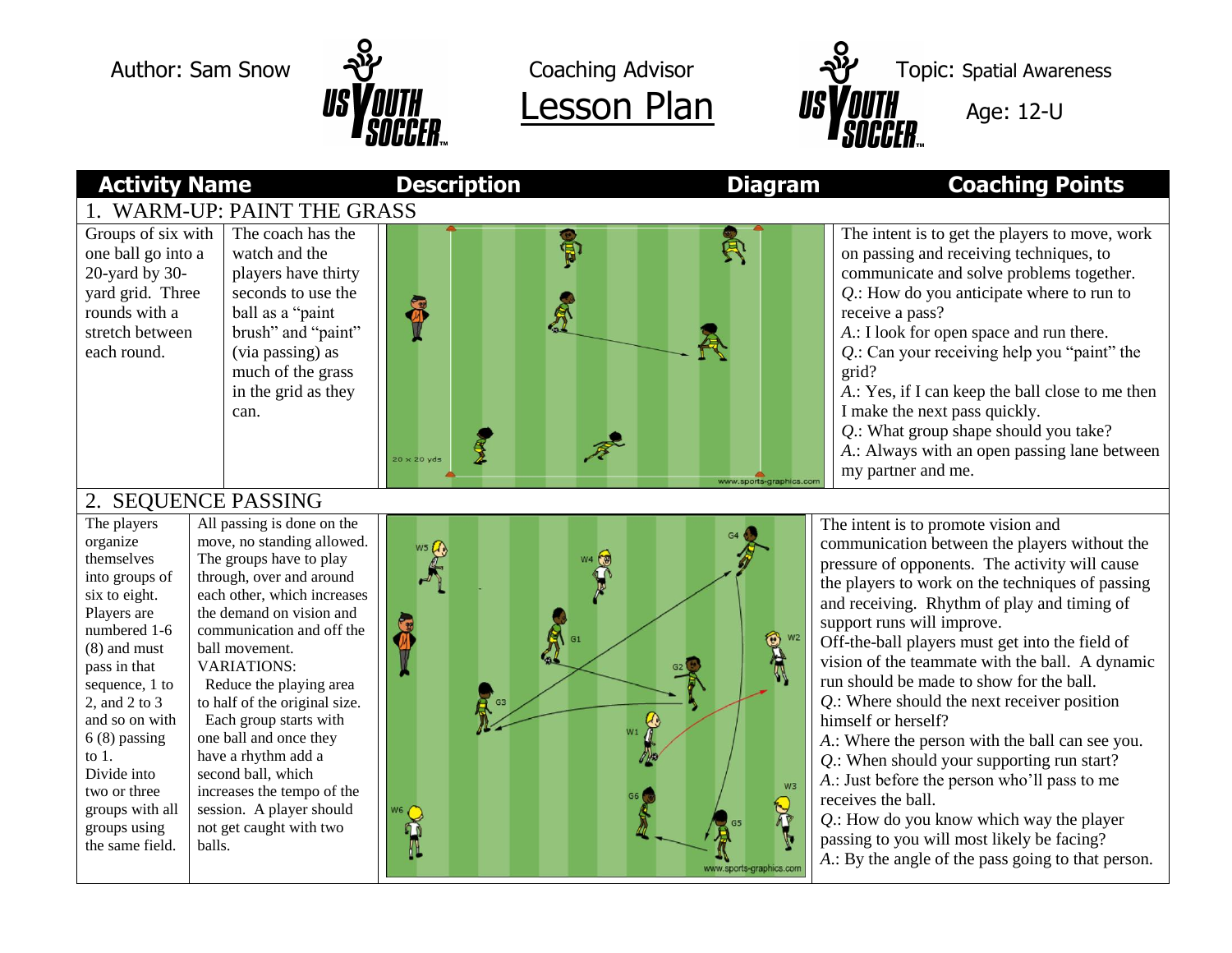

Lesson Plan

Author: Sam Snow  $\frac{1}{2}$  Coaching Advisor  $\frac{1}{2}$  Topic: Spatial Awareness - U

# 3. CROSSING GAME

The players should organize themselves into groups of six to play 6 vs. 6. The training grid is 50 yards long by 40 yards wide. Corner flags, tall cones or flat faced goals should be used for goals and disc cones to mark the corners of the grid. The goals are set up diagonally from one another and ten yards in from the goal line. Players can score from either side of the goal and the game doesn't stop after a goal is scored.

Play a normal 6 vs. 6 match except for goals being scored from either side of the goal. Because of the angled goals there will be more crosses into areas in front of the goalmouth. Many goals can be scored under match conditions in a short time period. Teamwork in preparation of attack and defense will improve. VARIATION: use goalkeepers who may play only on the side of the goal facing the center of the field.



This activity promotes group movement (tactic) and involves transition. The techniques of dribbling, passing, receiving, shooting, heading, tackling and crossing will have the chance to emerge. As a bonus fitness will also improve in a fun and competitive fashion.

Q.: Why do diagonal passes and runs work so well against the defenders?

A.: That kind of pass can slice behind defenders.

Q.: What cues of the crosser can you look for to help you time your run?

A.: When the crosser's plant foot goes down and their eyes go down to the ball they are about to cross it.

Q.: When should you cross the ball to the near post or the far post?

A.: It depends on the runs of my teammates.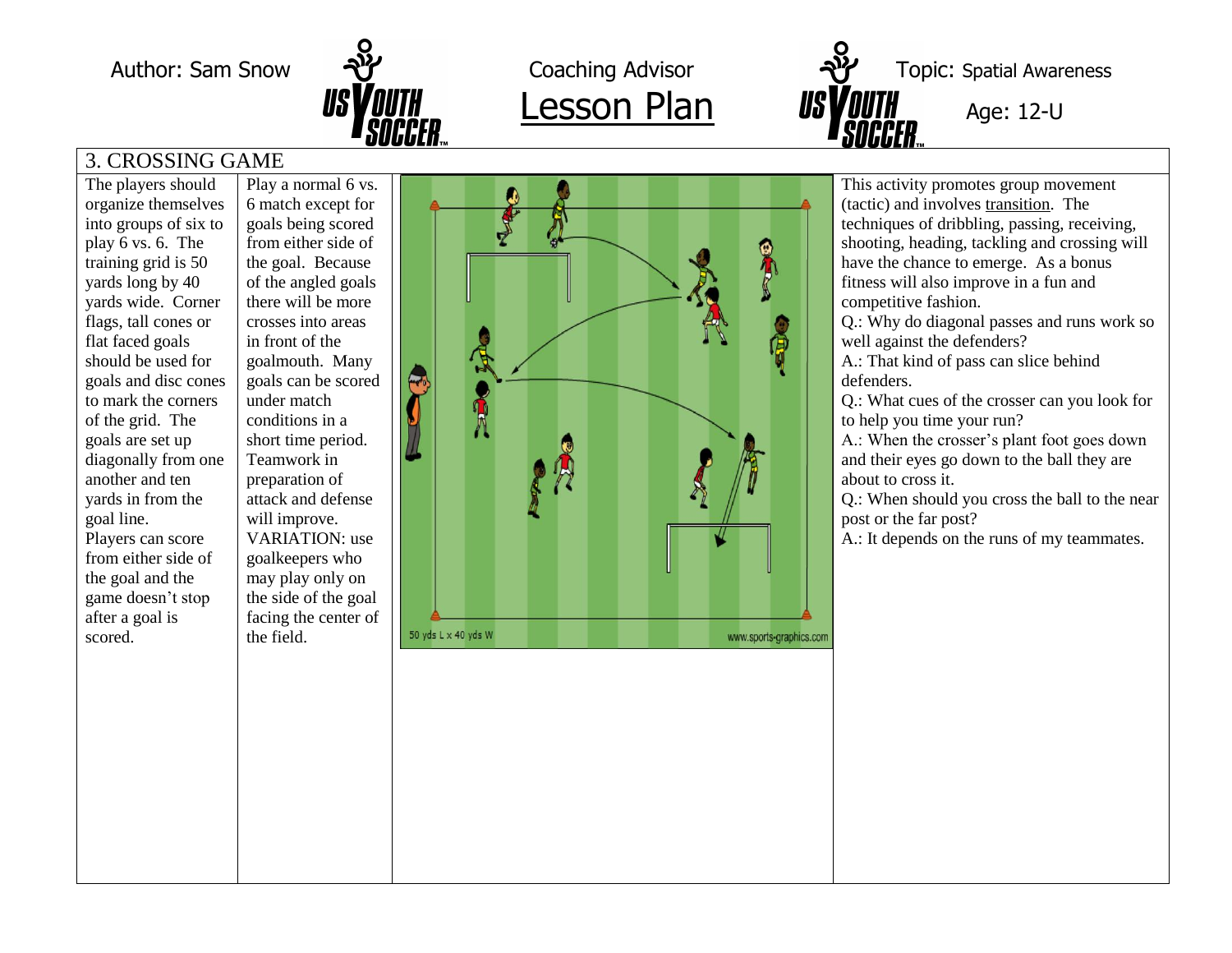

Lesson Plan

Author: Sam Snow  $\frac{1}{2}$  Coaching Advisor  $\frac{1}{2}$  Topic: Spatial Awareness - U

### 4. THREE TEAM GAME

The players organize themselves into three groups of five plus a goalkeeper in each goal. Use a regulation field and goals for the age group. Each group keeps track of their own score. Goalkeepers act as their own team.

Divide the field into thirds -defensive, midfield and attacking. Place each group<br>(green, white & red) into a third. Group white in the midfield third has the ball. Group white chooses one goal to attack and plays against the group green in that third. The group red at the other end is resting. Only the group in possession of the ball may enter the midfield third. If group white scores they keep the ball, go back to the midfield third and attack the group red goal. If the defending group green wins the ball and gets it into the midfield third then group white stays in the final third and group green now attacks against group red .



This is a complex environment and will require the highest level of concentration from the players. It will take them awhile to get the hang of it, so be patient. While this is a match related activity, it may be the most complex activity in this training session. Encourage one and two touch passing in the midfield third to change the point of attack and to get targets forward of the ball. A multitude of techniques, offensive and defensive tactics can be taught in this activity. The coach should focus in this lesson on creating space. *Q*.: How do possession passes in the midfield third help to set up the penetrating pass? *A*.: They draw the defenders forward and opens space behind them. *<sup>Q</sup>*.: Why would the attackers sometimes pass the ball square or backwards? *A*.: To keep the ball and set up the penetrating pass.